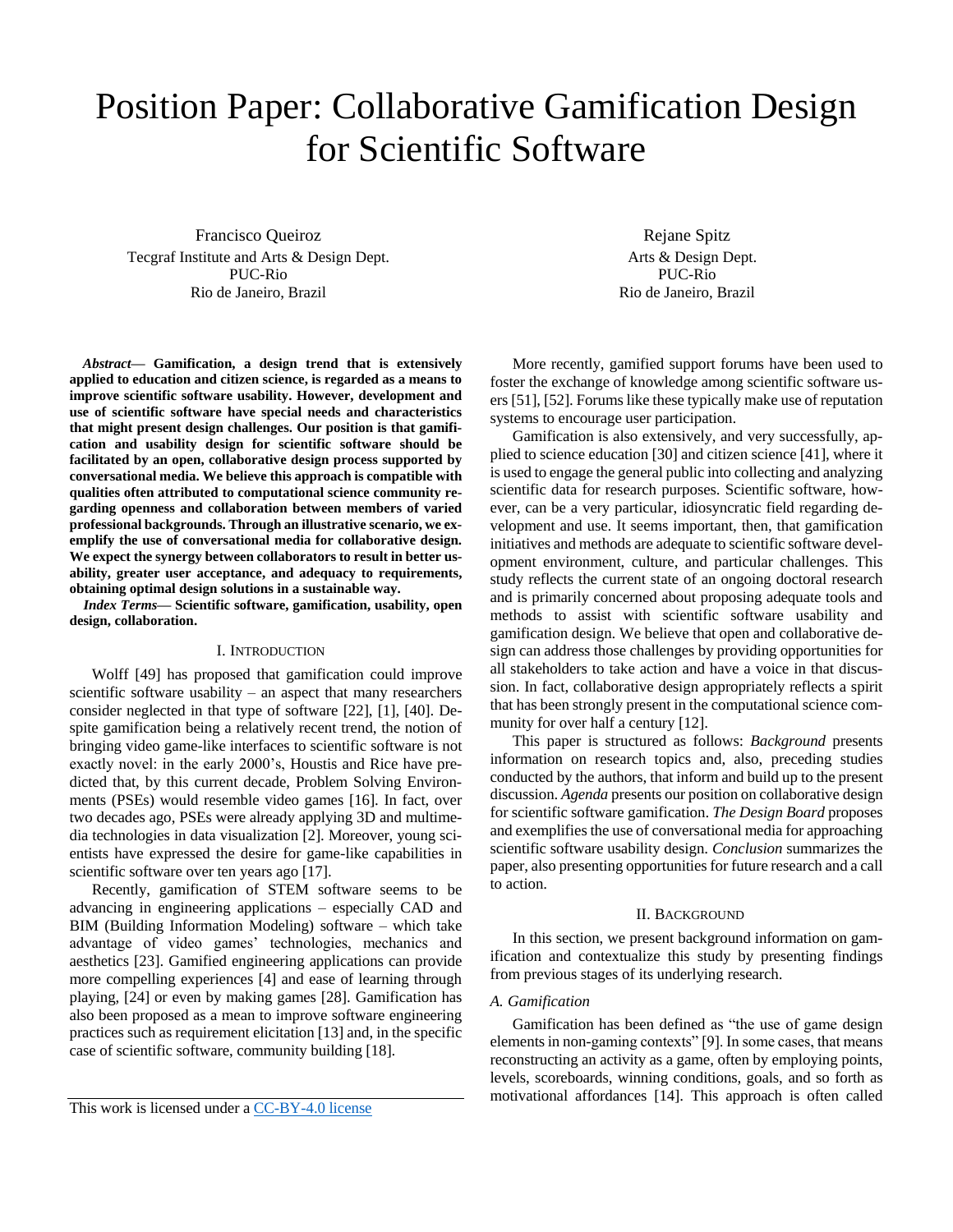*gameful design* [9]. On the other hand, gamification might also denote the use of game-like aesthetics and interactivity, and privilege the transposition of the highly interactive quality of games into usability design through the use of cross-media references [32]. The present research primarily aligns itself with this approach for two main reasons: first, video games have been, for over 40 years, a testbed for pleasurable interactive experiences – not only because of their inherent challenge provided by gameful elements, but largely for presenting interesting and compelling interfaces between player and game. Second, often justified as means to engaging users, design elements dedicated to performance evaluation – usually associated with gameful design – such as points and scoreboards, can be, in fact, demotivating [33], and less engaging than visual *stimuli* and interesting aesthetics [19]. Furthermore, scientific software users have been described as a highly motivated group [20] – in which case gameful motivational affordances might be, at times, unnecessary, or even counterproductive.

However, that does not mean that gameful design should be discarded, as it can also be used to reinforce an activity's structure and translate game design into user-centric interaction [8]. Work performed with scientific software can have its own structure, motivations, preferable outcomes, time pressure, distinct phases, recognition, and so forth. In this case, gameful elements are best when used as feedback for the actual structure and progress of scientific work – and not as a second arbitrary structure overriding it

## *B. Using Video Games as Inspiration for Scientific Software*

As a first experiment in scientific software gamification within our doctoral research, we have conducted a four-monthlong action research within a development group for a software dedicated to visualization and simulation of oil & gas production fields [35]. Throughout that study, we have looked for design elements that could be ported from video games into the software in question, in order to improve usability and interactivity. We have searched for desirable features in games depicting similar activities (e.g., tycoon and building simulators), games featuring desirable functionalities (e.g., time manipulation), and games supporting similar devices (in our particular case, Nintendo's *Wiimote* controller).

In some cases, we had to adapt selected game design elements to scientific software specific needs. The *equipment positioning tool*, for instance, was inspired by building placement tools found in titles such as *FarmVille* and the *Sim City* series. However, whereas researched games restricted building placement to fixed slots within a grid, the software's placement tool should allow for greater levels of precision. For that reason, in addition to numerical input fields, a new mechanic was designed: upon a directional key press, the increment to the object's position would be inversely proportional to its closeness to the user's point of view. In this case, zooming the camera into the object would allow for more accurate positioning.

Then, we have showcased new functionalities through an interactive prototype. However, despite perceived improvement in functionality and usability, prototyped features were not built into the actual software, as difficulty and cost for implementation were considered too high given development team size and software production tools. In this case, although that study was fruitful in terms of exploring solutions inspired by video games, it failed to acknowledge and embrace scientific software development characteristics such as software complexity, difficulties in requirement elicitation [37], and incremental changes [48]. Overall, that study's outcome suggested the need for additional research on (a) scientific software characteristics and (b) on methods for better collaboration and communication between designers, developers, and other stakeholders.

# *C. A Design Lens for Scientific Software*

In an effort to identify challenges and opportunities for scientific software design, we have conducted a literature review on scientific software usability, development, and gamification. Based on its findings, we have proposed *a Design Lens* for scientific software. Design Lenses were first elaborated by game designer Jesse Schell [38] as a series of principles for designers to have in mind in when planning their games from a particular perspective. Lenses are typically formatted as a statement on a particular topic, followed by questions for the designer to reflect upon. Table 1 shows the Lens of the Lab, generated through our literature review [34], which approaches issues related to development, use, professional context, gamification practices, science, and academia.

The Lens of the Lab is meant to be a design aid to designers and developers envisioning interface functionalities and evaluating its feasibility, as it should serve as a reminder of which aspects and stakeholders to consider when designing interfaces for scientific software, gamified or otherwise.

## TABLE I. THE LENS OF THE LAB

#### **The Lens of the Lab**

Scientific software should augment insight, productivity, and knowledge. It should facilitate and integrate supported stages of scientific work (modeling, simulation and result analysis), and generate output for publication, sharing, or further research. When designing for scientific software, consider the questions:

• How can the interface represent the scientific matter, reinforce the way it works and support the theory behind it? How can it present and explore complex data at high levels of precision? How can it prevent and fix errors?

Is the user interface intuitive, consistent and uncluttered? Is it flexible enough to allow for incremental expansion and customization? Is it adequate to the platforms it was designed for, and to other software it should be integrated to?

• How do scientists work? How is the work environment, culture, ethics, conventions, current practices and best practices? What do users need and expect? How can design embrace different levels of scientific specialization, computer literacy, and programming skills? How can it promote and attract collaboration or community building?

• How can games inform and inspire the software aesthetics and interactivity? Which game design elements could provide structure, goals, feedback, guidance, progression, flow, fun and experimentation? Would competition and point-based systems motivate or demotivate?

Is implementation feasible regarding scope, planning, timescale, technologies, human resources, and software lifecycle?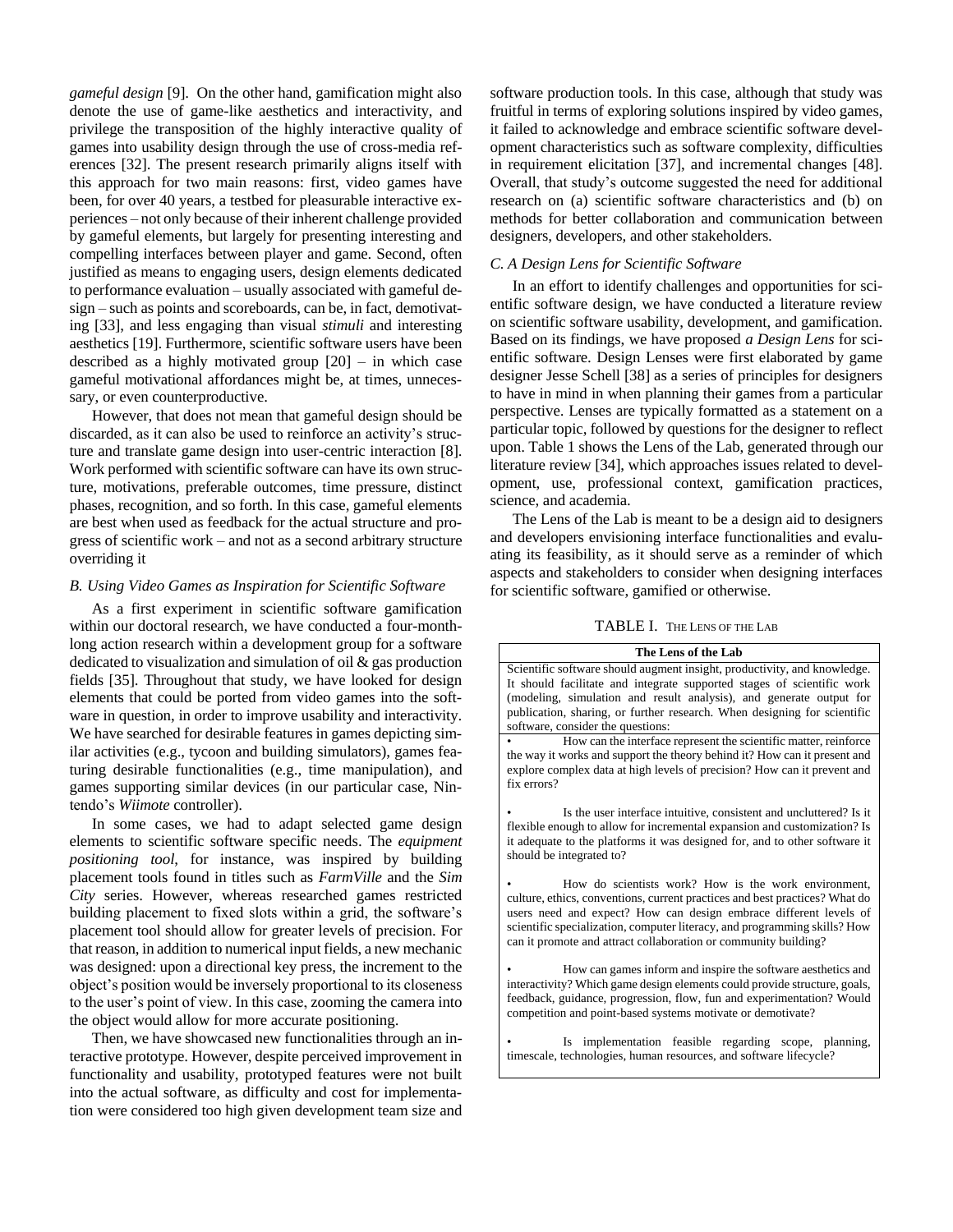## III. AGENDA

Having identified main characteristics of scientific software development and use – and their potential impact on usability design – we were left with the need for identifying and generating methods for collaboration and communication between developers, users, designers and other members of software's development community. We have found in collaborative, participative, and open design, the potential for conducting informed and sustainable design practices.

## *A. Collaborative and Open Design in Scientific Software*

Scientific software is usually developed for a very specialized group of users. Understanding their needs and how they work is a major concern for those in charge of usability [31], [43], [6]. Bringing users into the design process can be a way of gathering requirements, validating ideas and, overall, ensuring the design is adequate. There are numerous documented examples of successful collaborative efforts in scientific software design. The *Project Community*, for instance, is a platform for all project stakeholders, users, and even external members to contribute and discuss requirements and other usability issues of *OMERO* software [26]. Community-based solutions and discussion tools were also contemplated by the European Middleware Initiative (EMI) when envisioning an open source community for scientific applications [10]. The development process for *STAR* software shows how a collaborative effort supports iterative design [11].

More recently, researchers from the University of Illinois have promoted a *hackathon* for taxonomists, developers and information scientists to co-design the interface of a taxonomy software [46]. Initiatives like these are successful in responding to series of challenges in scientific software development such as: responding to the needs of an actual user-base and allowing them to add value to the software [7]; balancing and integrating information from different disciplines [5], different visions for the project [42] and individual notions of authorship [47]; dealing with scientists' busy schedules [21], [11].

In some cases, collaboration can be extended from design to programming. That is the case for *biok*, a programmable software for biologists, which was co-designed and co-developed by its users [25]. This approach seems to integrate, in a consistent and coordinated way, two concepts: (1) the philosophy behind open design and (2) the spirit of "professional end user developer". Open design celebrates the democratization of design, a "do-it-yourself" mentality, the cult of the *amateur*, and shared knowledge between amateurs and professional designers [3]. Furthermore, it promotes innovation in thinking and making design in a way that mirrors scientific thinking [36]. It is worth noting that open design takes inspiration from the open source movement which, in its turn, is rooted in computational science, a pioneering field for open source which has been fostering collaboration for over 60 years [12]. As in open design, scientific software development often carries a "do-it-yourself" mindset, which can be exemplified by the figure of the "professional end user developer": a domain-expert who is apt to develop software for himself or his community, but is not formally trained in

software engineering, hence adopting an informal development process [39].

It seems clear that scientific software development can benefit from formal software engineering practices [15], [29]. However, it should be acknowledged that professional end user developers have, indeed, explored creative solutions when designing and developing software that is adequate to scientific inquiry. Collaborative and open design could be, then, a channel and a laboratory for their ideas, allowing them to contribute to the design process from the perspective of their specialized knowledge and skills.

## *B. Open Gamification Design*

We propose that scientific software usability issues could be adequately addressed by open gamification design: open access, for all stakeholders, to the conceptualization and planning of gamified functionalities in a collaborative manner, in order to make the design phase as informed as possible. We are not proposing, however, that the design process itself should be gamified – although we would not have any objections to that.

In the context of open design, the role of the designer would shift from single-handedly conceiving the end product to creating, researching, organizing and facilitating the design process [45]. The designer could also apply his professional skills and design literacy in refining, researching, and generating content for user interfaces – a role that others might regard as "the last thing a scientist wants to deal with" [27, 497]. For those reasons, we believe that the design process should ideally include a professional from that area, or at least a team member from another specialization willing to play that role.

Regarding the relationship between game design and open design, it is worth noting that game design elements and interactivity patterns are commonly sampled, borrowed and adapted from one game to another. That applies in particular to user interface design, which can take advantage from copying (and adapting) user interfaces of successful titles, with "the benefit of being a familiar interface to your users" [38, 274]. That also happens with *game design patterns* commonly found in many titles and genres that have become design conventions (e.g., Boss Monsters, Levels, Time Limit, Bluffing, and so forth), which can help generating, structuring, refining and communicating design ideas [44]. This appropriation and modification of preexisting models and patterns strongly relate to open design culture.

## IV. THE DESIGN BOARD

In this section, we propose the use of conversational media as a tool for collaborative gamification design of scientific software.

## *A. Overview*

Conversational media allows users to exchange messages, documents, images and, in some cases, audio and video clips. Examples of conversational media include online services such as blogs and online forums; development-dedicated platforms such as *Confluence*, *Trello* and *Slack*; code hosting services such as *GitHub*; digital whiteboards such as *Realtimeboard* and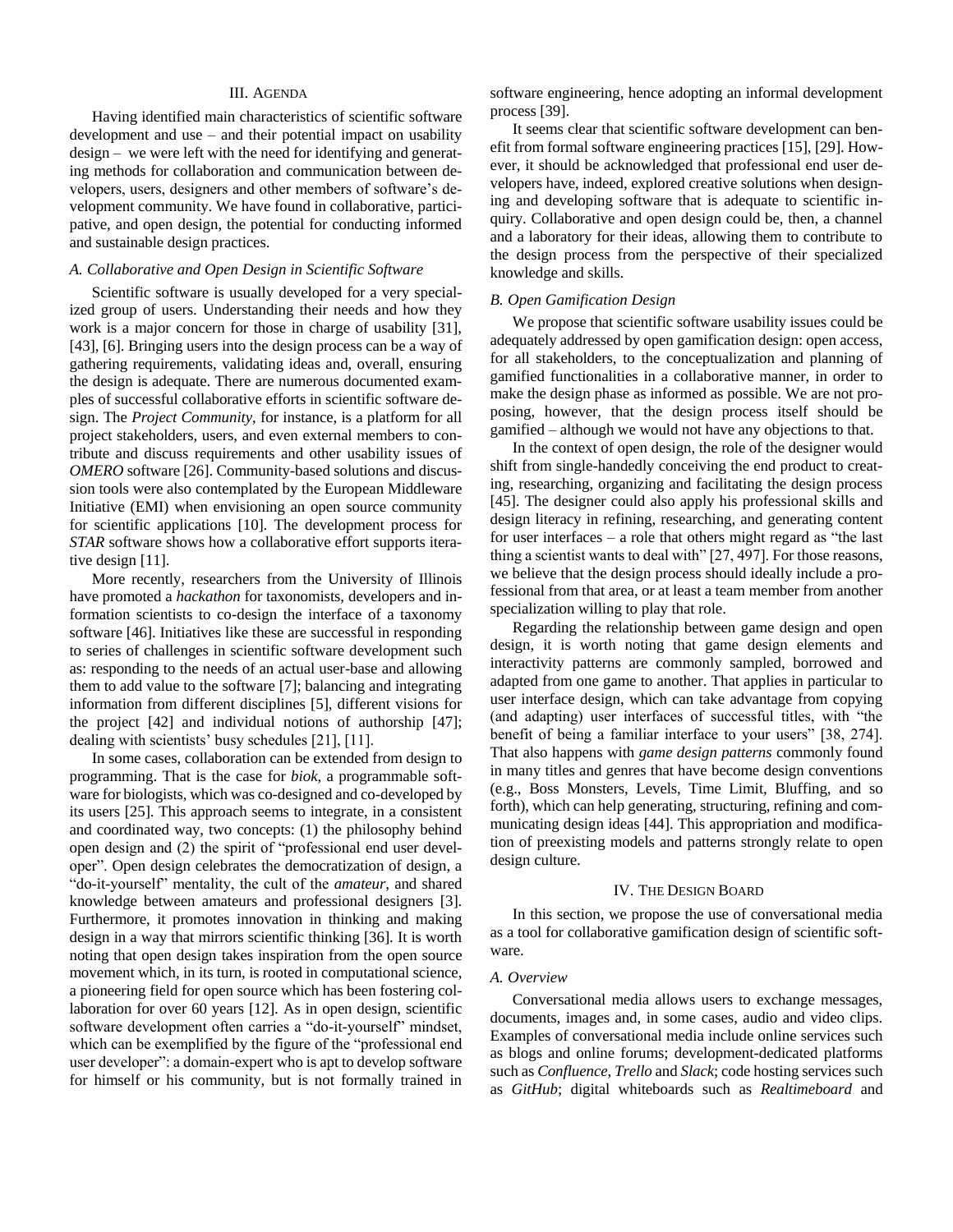*Stormboard*; and even their analogic counterparts, such as whiteboards and noticeboards. Conversational media could be a platform for a *design board*: a channel for communication between developers, users, and other members of scientific software development community dedicated to discussing the software's usability and interface design. It should serve as a place for presenting usability needs and issues, proposing ideas, and discussing their feasibility. It should be a venue for dialogue between all stakeholders and the search for optimal solutions. It should be a place for the exchange of ideas, information, and the construction of a design vocabulary. It should be used as a repository for ideas on usability, design, and interactivity, informed by the specialized knowledge of every participant involved. While it could be a place for imaginative, experimental and speculative ideas, it should also be dedicated to evaluation, validation, and assessment of the viability of those ideas. Furthermore, although envisioned to assist with gamification processes, it could be applied to general usability and UI design.

## *B. Adequacy to Scientific Software Development*

We propose that the design board should be used in conjunction with the Lens of the Lab, which provides a set of design issues and opportunities that are particular to scientific software. In that case, those issues and opportunities could be adequately addressed by specialists on the topics at hand, and also discussed from the perspectives of professionals from diverse backgrounds. Moreover, we believe the design board is suited to iterative development, small increments and emergent requirements that are typical of scientific software development.

## *C. Sustainability*

Usability is an important aspect of sustainability [50]. The design board should foster more efficient, effective and satisfactory ways of user interaction. It is worth noting that the Lens of the Lab reinforces other sustainable aspects such as scalability and interoperability. Moreover, developers could potentially incorporate the design board into whatever preexisting conversational media is in use by the software community, reducing the need for additional infrastructure.

## *D. Design Board Features*

Conversational media is a very inclusive term, which can describe a broad range of products and services. We believe the idea of a design board should not be exclusive or restricted to individual products. Instead, it could be adapted to any platform that allows participants to:

- Initiate and join public discussions.
- Publish and access supportive material (e.g., text documents, images).
- Search and/or browse past discussions.
- Access to appropriate design guidelines (i.e., the Lens of the Lab)

Those are general terms to describe popular functionalities, commonly found across platforms mentioned in the previous subsection. However, each platform might offer those functionalities in a particular way: initiating a discussion in *Trello*, for instance, requires the user to add a new card to a list. *GitHub*, on the other hand, would require the user to add a new issue to the project. Likewise, whereas the Lens of the Lab could be displayed in a dedicated list in *Trello*, it could be posted as a Wiki page on *GitHub*. Both platforms, however, should be apt to support the design board - even if presenting the necessary capabilities in different ways.

#### *E. Illustrative Scenario*

Through the next subsections, we present the working dynamics of a design board through a fictional case inspired by a usability issue reported by a user of an engineering software made by a university-based scientific software development team.

## *1) Issue / Request:*

User A works with the engineering software 'X' to categorize hundreds of 3D geometry pieces from a CAD model. In order to do that, he must follow these steps: (1) turn on the 'picking' tool by clicking on the appropriate toolbar icon UI; (2) navigate the viewport for the 3D scene; (3) keep the CTRL key down to activate selection of multiple pieces; (4) click on 3D geometry pieces from a common category, thus highlighting the names of those pieces on a hierarchical tree view window; (5) Drag highlighted items from the tree view into a folder, named after the category items belong to, in a second hierarchical tree view window. He posts the following usability issue in the Design Board:

*"I am having problems with the current workflow for categorizing geometry. First, having to keep the CTRL key down all the time feels tiring and unnecessary. Second, whenever I accidently release the key, it makes me unselect everything, and I have to start all over. Third, dragging names between hierarchical tree views often causes me to unselect everything".* 

## *2) Design Suggestion:*

Designer B reads User A's issue. After reflecting on the Lens of the Lab (*How can games inform and inspire the software aesthetics and interactivity?*), he looks for inspiration in games that make use picking mechanics and, later, replies:

*"After looking into games featuring mechanics for picking objects, I've found that Popcap's casual game* Bookworm (Figure 1) *had an interesting mechanic: you could select pieces by clicking on them and double-click the last one to submit the selection, triggering an animation effect portraying selected pieces being directed to outside the board. You can try it at*  www.mousebreaker.com/game/bookworm*.* 

P*erhaps we could do the same, but instead of animating pieces, we could highlight the folder named after the selected category".* 

*3) A Developer's Perspective:*

Developer C has been following the discussion. He also reflects on the Lens of the Lab (*Which game design elements could provide feedback and progression? Is implementation feasible?*). He decides to contribute to the discussion:

*"I like your suggestions, but highlighting a layer on the hierarchy tree view might be unfeasible given our UI development framework. Maybe we could display an on-screen message such as '100 objects have been added to Category A layer, and also add an object counter beside that layer's name in the tree view. Also, we could add a counter for uncategorized items".*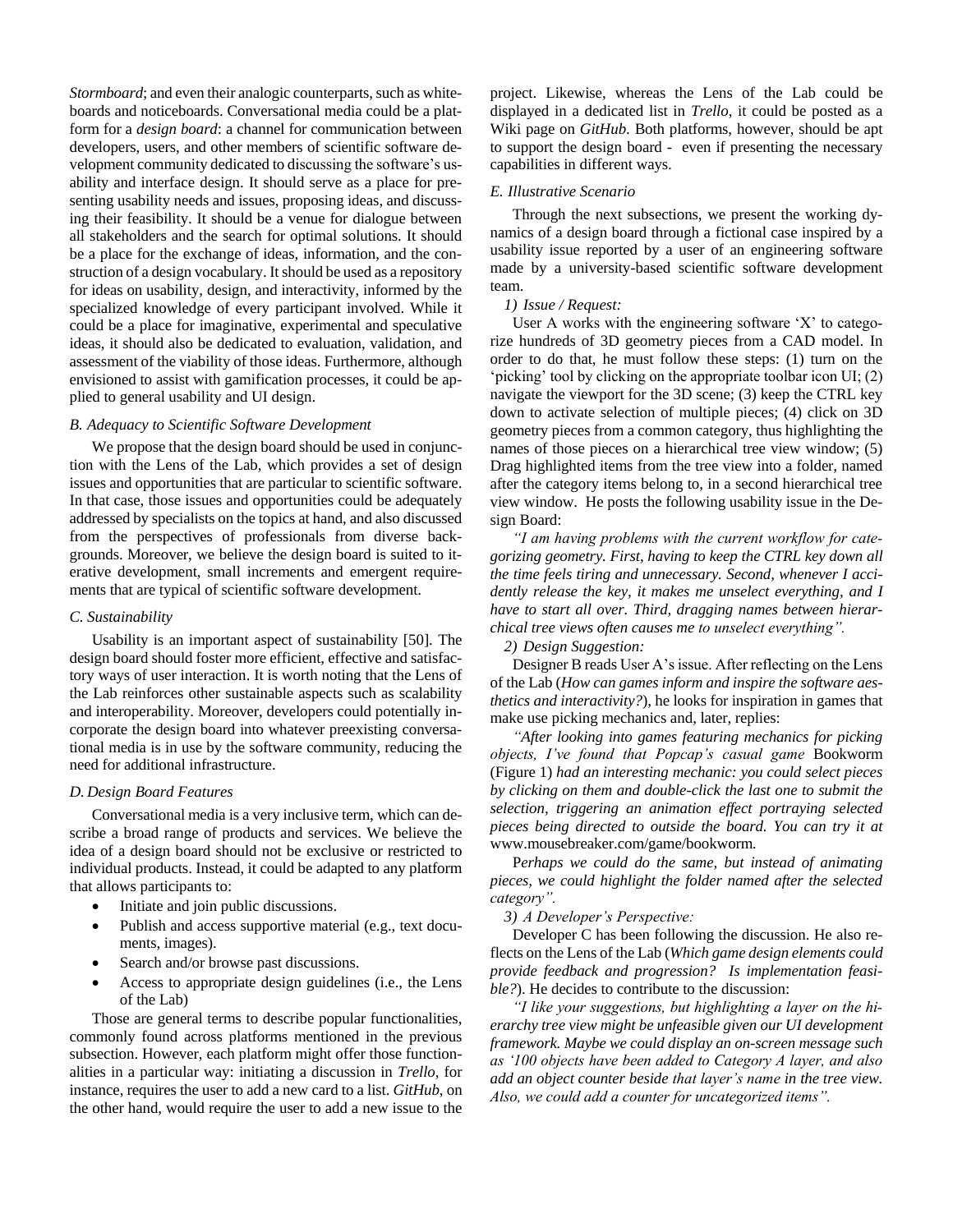

Fig. 1. Popcap's Bookworm game. Source: www.popcap.com

## 4) *Mockups, Diagrams, and Prototypes:*

After all participants have expressed their satisfaction with the idea proposed, Designer B starts producing ways of demonstrating the proposed solution – which could be done through UML use-case diagrams, low or hi-fidelity prototypes, illustrative mockup screens, and so forth. Later, Designer B posts an illustration of the solution designed (Figure 2).

# *5) Implementation:*

Once approved by all discussion participants (and other community members, if required), the feature can have its implementation planned according to the methodology used by the development team.

## *F. Potential Gains*

We expect design boards to improve software usability and development process in a number of ways.

## *1) Better Usability:*

The discussion of ideas supported by the design board could lead to better products informed by participants' remarks on innovative practices, industry standards, case studies, and professional experience. Combined knowledge and availability of design references could lead to insights on usability and interactivity.

#### *2) Better Compliance and User Acceptance:*

Close involvement of all stakeholders should facilitate the gathering of all sorts of requirements, special needs and specifications, mitigating the risk of impediments and the need for redesign.

# *3) Less time from design to implementation:*

We believe the design board should foster active collaboration between participants, accelerating the design process.

| Step 1: Activate picking tool by<br>clicking on the appropriate button<br><b>Picking Tool</b> |                   |  |
|-----------------------------------------------------------------------------------------------|-------------------|--|
| <b>OBJECTS</b>                                                                                | LAYERS            |  |
| Object123                                                                                     | Category A (0)    |  |
| Object124                                                                                     | Category B (0)    |  |
| Object125                                                                                     | Uncategorized (6) |  |
| Object127                                                                                     | Object123         |  |
| Object128                                                                                     | Object124         |  |
| Object129                                                                                     | Object125         |  |







Fig. 2. Illustrative mockup screens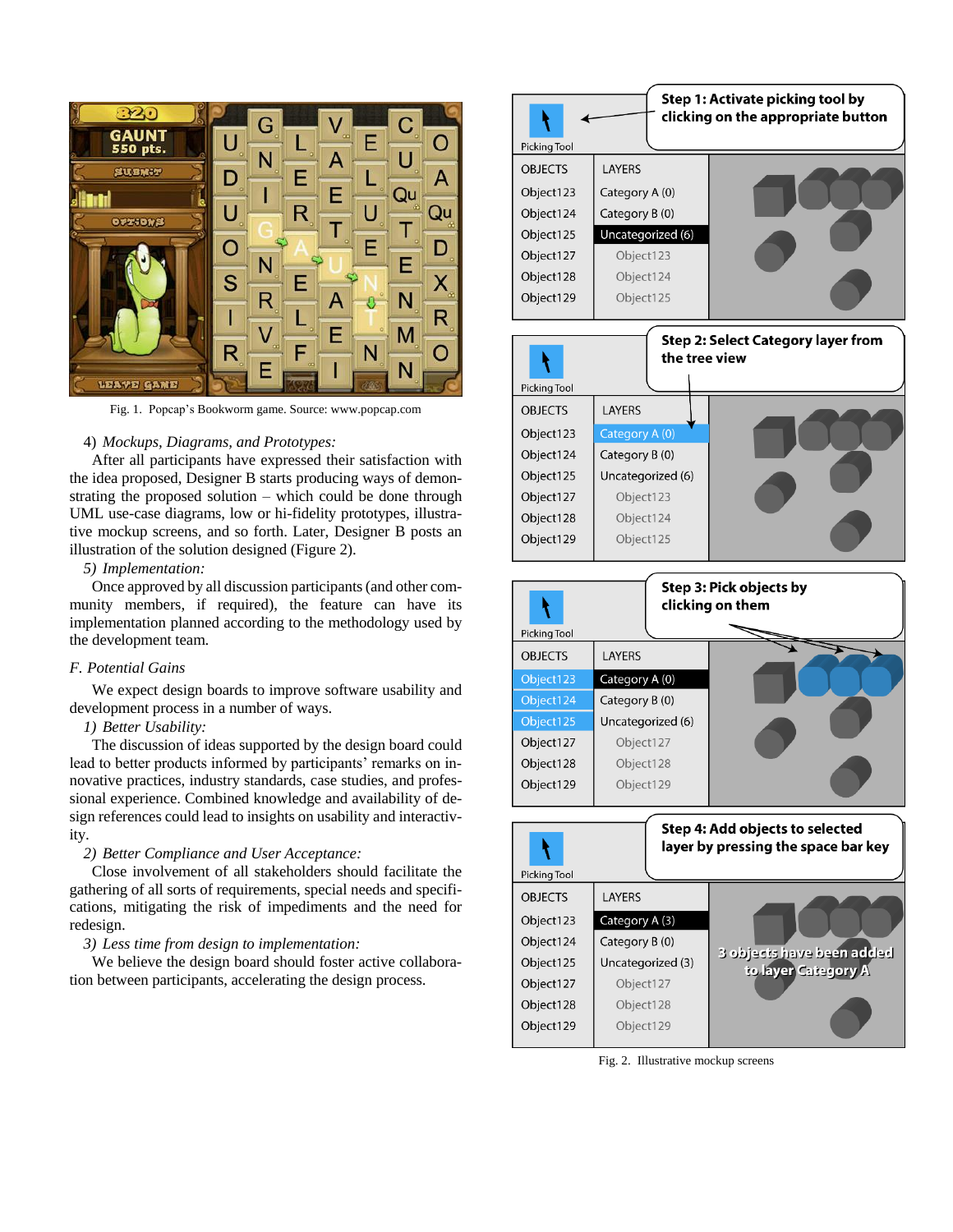#### V. CONCLUSION

Gamification has the potential to improve scientific software usability. However, that requires attention to characteristics of that type of software regarding both use and development, also demanding clear communication between users, developers, and other software community members. Having those challenges, opportunities and obstacles in mind, we have positioned ourselves in favor of gamification design supported by open and collaborative design processes. Encouraged by a number of successful initiatives, we have argued for an inclusive, open design process that, in consonance with scientific software development culture, values participation and input from developers, specialists, and users alike. In addition, we have positioned ourselves for gamification processes primarily concerned about improving usability through video-game inspired interactivity – an approach that is also in consonance with open design. We have, then, proposed and exemplified ways for conversational media to support that process, based on dialogue and the articulation of knowledge imparted by all participants. As a result, we expect a well-informed design phase capable of delivering satisfying results by respecting iterative design, small increments, system complexity and other characteristics of computational science.

As the underlying research moves forward, further research will focus on testing both the Lens of the Lab and the design board in scientific software development and also on finding ways of reinforcing the structure of scientific work with gameful design elements. Moreover, we would like to encourage all members of the scientific software community to try using design boards and the Lens of the Lab in their projects and give us their feedback, suggestions, and comments on whether and how those tools might have helped to improve their software's usability in a sustainable manner.

## ACKNOWLEDGMENT

We would like to thank the anonymous reviewers for their feedback and suggestions on how to improve the quality of this paper. Also, we would like to thank WSSSPE4 Organizing Committee and The Gordon and Betty Moore Foundation for their travel funding support. Finally, we thank PUC-Rio and Tecgraf Institute for making this research possible.

## **REFERENCES**

- [1] Z. Ahmed, S. Zeeshan, and T. Dandekar, "Developing sustainable software solutions for bioinformatics by the 'Butterfly' paradigm," F1000Research, vol. 3, 2014.
- [2] V. Anupam and C. L. Bajaj, "Collaborative multimedia scientific design in SHASTRA," in Proceedings of the first ACM international conference on Multimedia, 1993, pp. 447–456.
- [3] P. Atkinson, "Orchestral manoeuvres in design," in Open Design Now, why design cannot remain exclusive. Amsterdam, Netherlands: BIS Publishers, 2011.
- [4] S. Boeykens, "Using 3D Design software, BIM and game engines for architectural historical reconstruction," in CAAD Futures, Liege, Belgium, 2011.
- [5] C. Chen, J. Zhang, and M. S. Vogeley, "Reflections on the Interdisciplinary Collaborative Design of Mapping the Universe," in Human-Computer Interaction. Interacting in Various Application Domains, Springer, 2009, pp. 693–702.
- [6] P. De Matos, J. A. Cham, H. Cao, R. Alcántara, F. Rowland, R. Lopez, and C. Steinbeck, "The Enzyme Portal: a case study in applying user-centred design methods in bioinformatics," BMC bioinformatics, vol. 14, no. 1, p. 103, 2013.
- [7] D. De Roure and C. Goble, "Software design for empowering scientists," Software, IEEE, vol. 26, no. 1, pp. 88–95, 2009.
- [8] S. Deterding, "The lens of intrinsic skill atoms: A method for gameful design," Human–Computer Interaction, vol. 30, no. 3–4, pp. 294–335, 2015.
- [9] S. Deterding, D. Dixon, R. Khaled, and L. Nacke, "From game design elements to gamefulness: defining gamification," in Proceedings of the 15th International Academic MindTrek Conference: Envisioning Future Media Environments, 2011, pp.  $9 - 15.$
- [10] A. Di Meglio, F. Estrella, and M. Riedel, "On realizing the concept study ScienceSoft of the European Middleware Initiative: Open Software for Open Science," in E-Science (e-Science), 2012 IEEE 8th International Conference on, 2012, pp. 1–8.
- [11] G. O. Domik and K. D. Mickus-Miceli, "Software design and development in a scientific environment: lessons learned during the development of STAR, an astrophysical analysis and visualization package," in Astronomical Data Analysis Software and Systems I, 1992, vol. 25, p. 95.
- [12] J. Dongarra, G. H. Golub, E. Grosse, C. Moler, and K. Moore, "Netlib and NA-Net: Building a scientific computing community," IEEE Annals of the History of Computing, vol. 1, no. 2, pp. 30–41, 2008.
- [13] J. Fernandes, D. Duarte, C. Ribeiro, C. Farinha, J. M. Pereira, and M. M. da Silva, "iThink: A Game-Based Approach Towards Improving Collaboration and Participation in Requirement Elicitation," Procedia Computer Science, vol. 15, pp. 66–77, 2012.
- [14] J. Hamari, J. Koivisto, and H. Sarsa, "Does gamification work?– a literature review of empirical studies on gamification," in System Sciences (HICSS), 2014 47th Hawaii International Conference on, 2014, pp. 3025–3034.
- [15] D. Heaton and J. C. Carver, "Claims about the use of software engineering practices in science: A systematic literature review,' Information and Software Technology, vol. 67, pp. 207–219, 2015.
- [16] E. N. Houstis and R. John, "Rice, On the Future of Problem Solving Environments," Computational Science, Mathematics, and Software, 2002.
- [17] H. Javahery, A. Seffah, and T. Radhakrishnan, "Beyond power: making bioinformatics tools user-centered," Communications of the ACM, vol. 47, no. 11, pp. 58–63, 2004.
- [18] D. S. Katz, "Building Scientific Software Communities", HEP Software Foundation Workshop, Menlo Park, CA, 2015.
- [19] D. L. Kappen, J. Johannsmeier, and L. E. Nacke, "Deconstructing'gamified'task-management applications," in Proceedings of the First International Conference on Gameful Design, Research, and Applications, 2013, pp. 139–142.
- [20] D. F. Keefe, "Integrating visualization and interaction research to improve scientific workflows," Computer Graphics and Applications, IEEE, vol. 30, no. 2, pp. 8–13, 2010.
- [21] D. Kelly and S. Smith, "3rd CASCON Workshop on Software Engineering for Science," in Proceedings of the 2010 Conference of the Center for Advanced Studies on Collaborative Research, 2010, pp. 420–422.